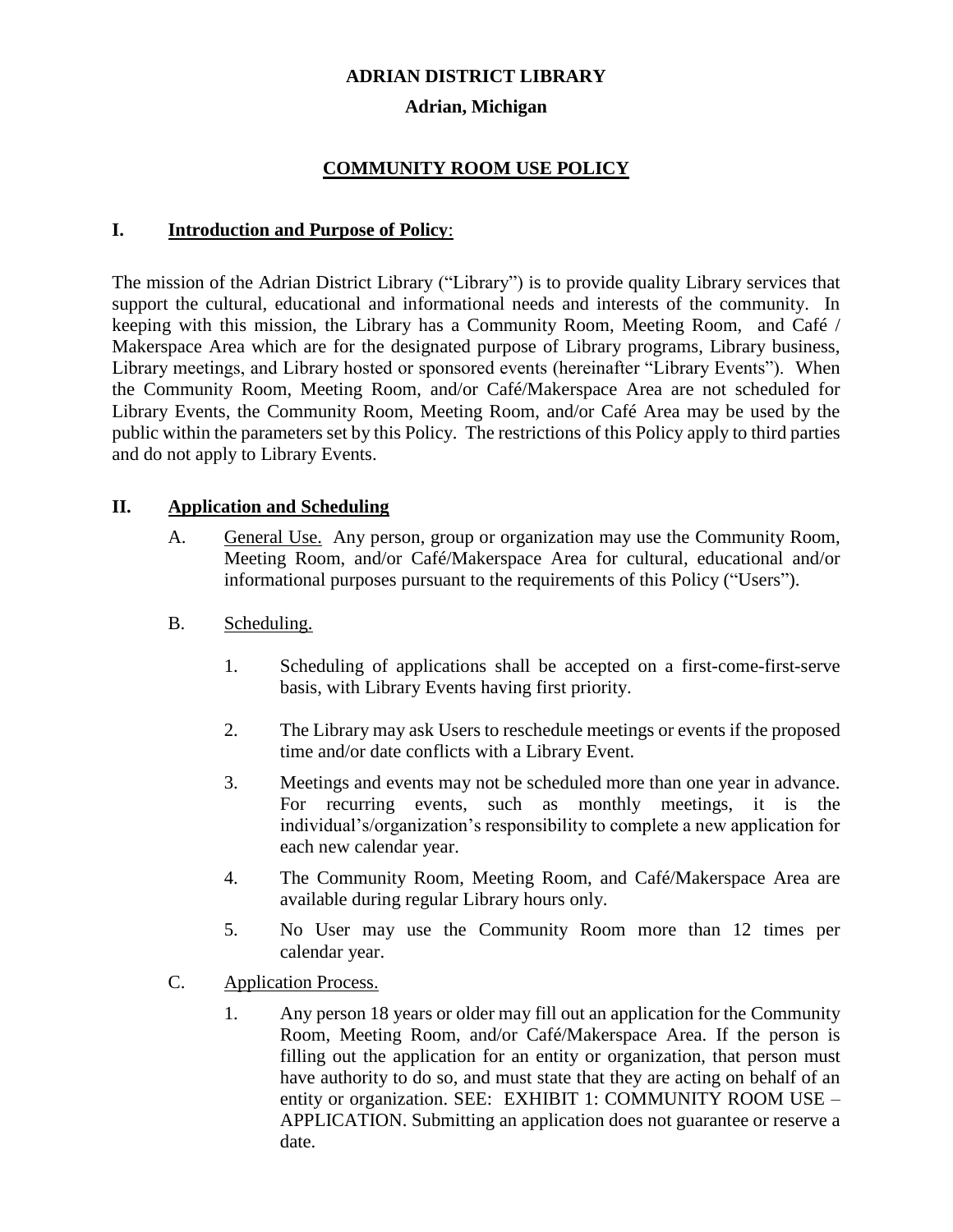- 2. Within two weeks of receipt of the application, the Library will contact the User to advise whether the reservation is accepted. Users should not assume that the reservation is complete until hearing from Library staff.
- 3. If User needs to cancel the reservation, the User must provide the Library 24 hours' notice. Future use may be limited if notice is not given.
- 4. At the time of application, the User must sign the Community Room Application that includes a Waiver of Liability for the Library.
- 5. Users shall not promote that the event or meeting is at the Library until the Library confirms the reservation is accepted. Publicity for events to be held in the Library must not state or imply that any program is sponsored, cosponsored, approved, or endorsed by Adrian District Library, unless prior permission to do so has been given in writing. The Library shall not be used as the address, information contact source, or headquarters for Users using the Library meeting rooms.
- 6. Reservations may not be transferred to other Users.

### **III. Rules Regarding Use of Community Room and Café Area:**

- A. Smoking and Fire. No smoking, candles, matches or any other use of fire shall be permitted in the Community Room, Meeting Room or Café/Makerspace Area.
- B. Use by Persons Under the Age of 18. Users of the Community Room, Meeting Room and/or Café Area must be under adequate supervision by adults 18 years of age or older. The reservation form requires the listing of an adult who will be in charge of the group, as well as being financially responsible for any damages that may occur. This listed adult must be on site for the entire duration of the reserved meeting time. Minors must be appropriately supervised.
- C. Tobacco, Alcohol and Controlled Substances Prohibited. The Library prohibits the use of tobacco, alcohol and the illicit use of controlled substances in the Community Room, Meeting Room and Café/Makerspace Area.
- D. Food and Beverages. Food is permitted in the Community Room, Meeting Room and Café/Makerspace Area (coffee, tea, beverages, and finger foods) but no cooking facilities are available. Each User is responsible for cleanup and must bring their own supplies (cups, napkins, utensils for preparation and service etc.) Food and drink must be consumed in the designated space and not carried into the halls, restroom or the rest of the Library. Catered meals are permitted with prior permission. No Alcoholic beverages are allowed on Library Premises.
- E. Disruption Prohibited. Users making excessive noise that disrupts normal Library functions or other patrons' use of the Library may be asked to leave. This includes conducting the meeting or any part of the meeting outside of the designated space.
- F. Equipment Requests. Requests for use of equipment owned by the Library must be made at the time the space is reserved. The Library does not guarantee the availability of any equipment.
- G. Clean Up. It is the User's responsibility to leave the space in the condition (including furniture arrangements) in which they found it or as directed by library staff. The User must remove leftover food, containers, beverages and all other personal or group-owned items. Failure to clean up may result in forfeiting the privilege of using the room for a period of time in the future. Users must include time to clean up and set up within the scheduled time and must end meetings at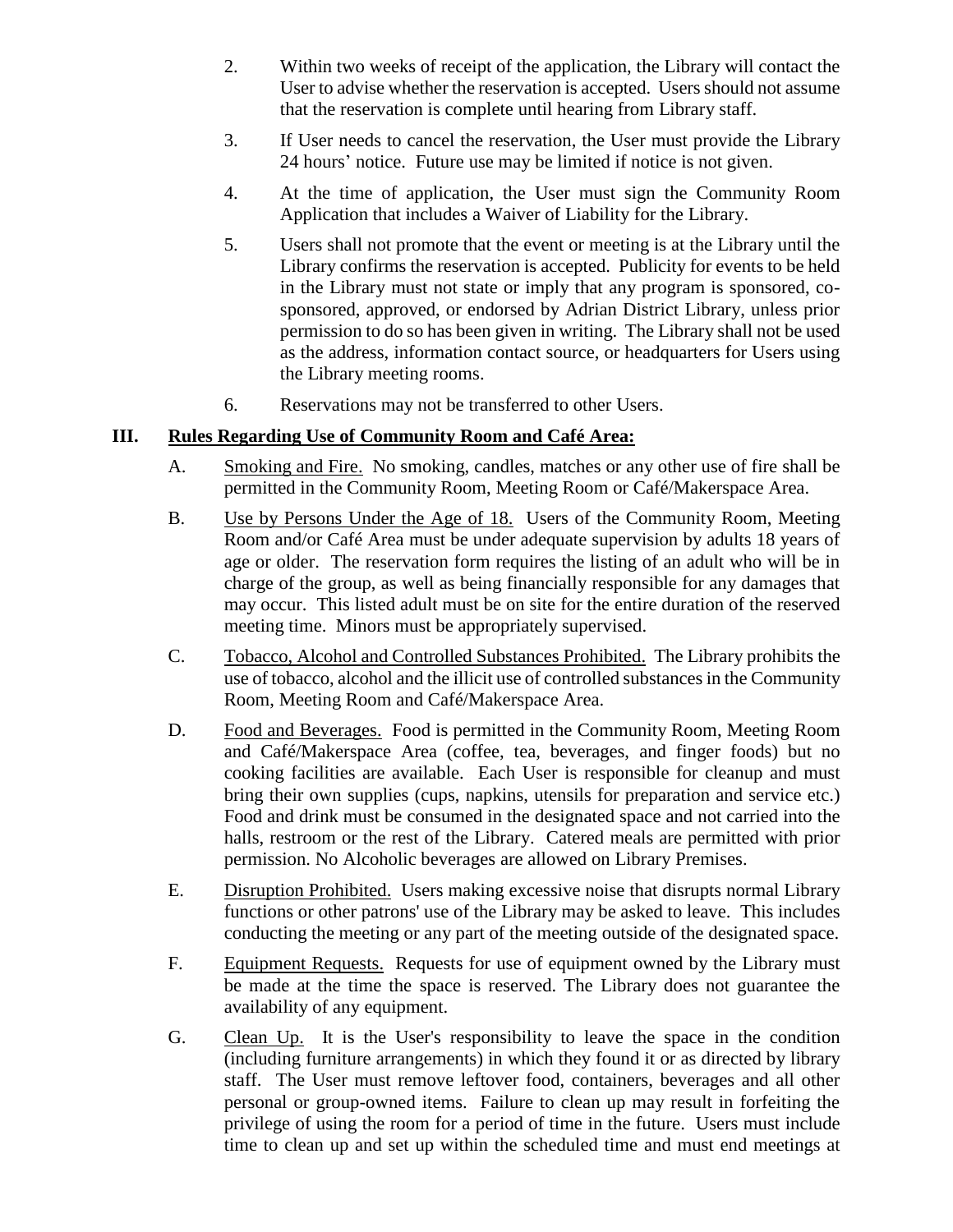least 15 minutes before the Library closing time. Users must notify Library staff of any spills or other damage to the reserved space.

- H. Library Policies. Users shall observe all rules of conduct and policies applicable to Library patrons.
- I. Occupancy. Users shall permit no more persons than is stated by occupancy requirements.
- J. Fees. Users may not charge a fee for any function in the reserved space, unless prior approval is obtained from the Library Director. The only fees permitted are those to recover the costs incurred by Service organizations, educational, cultural, informational, or governmental/civic organizations; or  $501(C)(3)$  groups when hosting a function.
- H. No Raffles; Fundraising; Commercial purposes and Contribution Requests. Users shall not sell tickets, raffles, items, or objects or solicit contributions from persons located anywhere in the Library or on Library property. Users shall not use the reserved space for fundraising, commercial purposes, or selling goods or services.
- K. Private Literature. Users shall not distribute personal or group literature, brochures and other materials to Library patrons outside of the reserved space. Users shall not leave printed materials on Library property without prior approval of the Library Director or in accordance with Library Policy.
- L. Use of Walls and Other Surfaces. No decorations or other materials may be attached or affixed to the walls, windows, doors or other surfaces unless approved by the Library. If such approval is granted, any such material must be removed at the close of the scheduled time.
- M. No Discrimination. The Library will not discriminate against any User and at all times will obey the applicable local, state, and federal laws.
- N. Library Right to Attend. The Library staff may attend or observe any event or activity in the Community Room, Meeting Room, and/or Café/Makerspace Area.

# **IV. Fees:**

# SEE EXHIBIT 2: COMMUNITY ROOM USE – FEE SCHEDULE

- A. Room Use. Any User may use the Meeting Rooms for the fees identified in the Fee Schedule, which may change from time to time. The fees are non-refundable and non-transferable unless the Library Director or their designee cancels the meeting.
- B. Fee Due. The fee is due 10 days before the scheduled meeting or event.

# **V. Library Disclaimer**:

- A. No Endorsement. Use of the Community Room, Meeting Room, and/or Café/Makerspace Area does not constitute the Library's endorsement of any User's policies or beliefs by any of the staff or Board members.
- B. Right to Cancel. If necessary, the Library reserves the right to cancel the use of the Community Room, Meeting Room, and/or Café/Makerspace Area.
- C. Hold Harmless. In reserving the space, the User agrees to release and hold the Library Harmless from any and all claims for personal injury or property damage.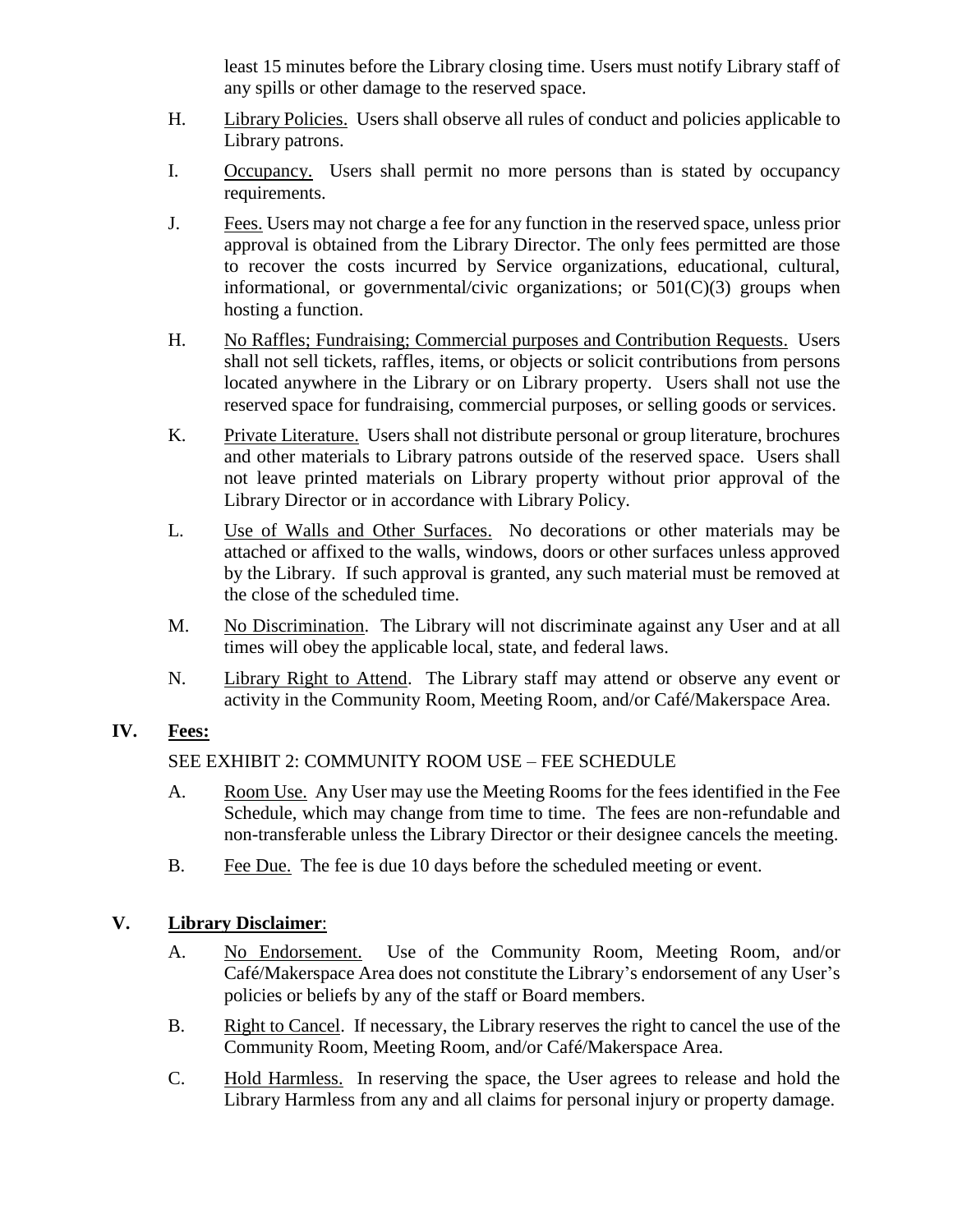# **VI. Violation and Appeal Section:**

The Library Director or the Director's designee may restrict access to Library facilities, including the Community Room, Meeting Room, and Café/Makerspace Area, by immediately dismissing the patron from the premises, by suspending the patron's access to Library facilities for a set period of time, or by denying access to specific services and/or programs pursuant to this Policy. If necessary, the local police may be called to intervene.

- A. Incident Reports: Library Staff shall record in writing in the form of an Incident Report any violation of this Policy that resulted in a verbal warning or a suspension of Library privileges. By the end of the day on which the incident occurred, an Incident Report shall be written and forwarded to the Library Director for logging and review. The report should include physical descriptions, in addition to the name of the patron. A copy of the suspension of privileges letter should be attached, if applicable.
- B. Violation of the Policy Suspension of Privileges: Unless otherwise provided in this Policy, (See Section C below), the Library shall handle violations as follows:
	- 1. *Initial Violation*: Library patrons observed violating this Policy will be asked to cease the violation with a verbal request. If the patron does not comply with the request, he or she will be asked to leave the building for the day. If he or she refuses, the police may be called.
	- 2 *Subsequent Violations*: The Director or the Director's authorized designee may further limit or revoke the patron's Library privileges if infractions continue. Such limitation or revocation shall be in writing specifying the nature of the violation. Subsequent violations of the same rule shall result in additional suspensions of increasing length.
- C. Violations that Affect Safety and Security: Violations involving verbal abuse, violence, threatening behaviors, sexual harassment, vandalism, drug sale or use or attempted drug sale or use, intoxication, theft or attempted theft, physical harassment, sexual misconduct or any behavior that threatens the safety and security of staff and/or patrons shall be handled as follows:
	- 1. *Initial Violation*: The police will be called immediately. If the conduct constitutes a violation of local, state, or federal law, arrest or criminal prosecution may ensue. Violations of this nature will result in an immediate one (1) month suspension of Library privileges. The Incident Report shall specify the nature of the violation.
	- 2. *Subsequent Violations*: The police will be called immediately. If the conduct constitutes a violation of local, state, or federal law, arrest or criminal prosecution may ensue. The Director or the Director's authorized designee, may further limit or revoke the patron's Library privileges in escalating responses, which will be documented in writing. Subsequent violations of the same rule will result in additional suspensions of increasing length.
- D. Reinstatement: The User whose privileges have been limited or revoked shall attend a meeting with the Director or the Director's designee to review the Policy before their privileges may be reinstated.
- E. Damages: If the User violates the Policy by causing damage to Library property, the User shall be assessed the actual costs.
- F. Right of Appeal: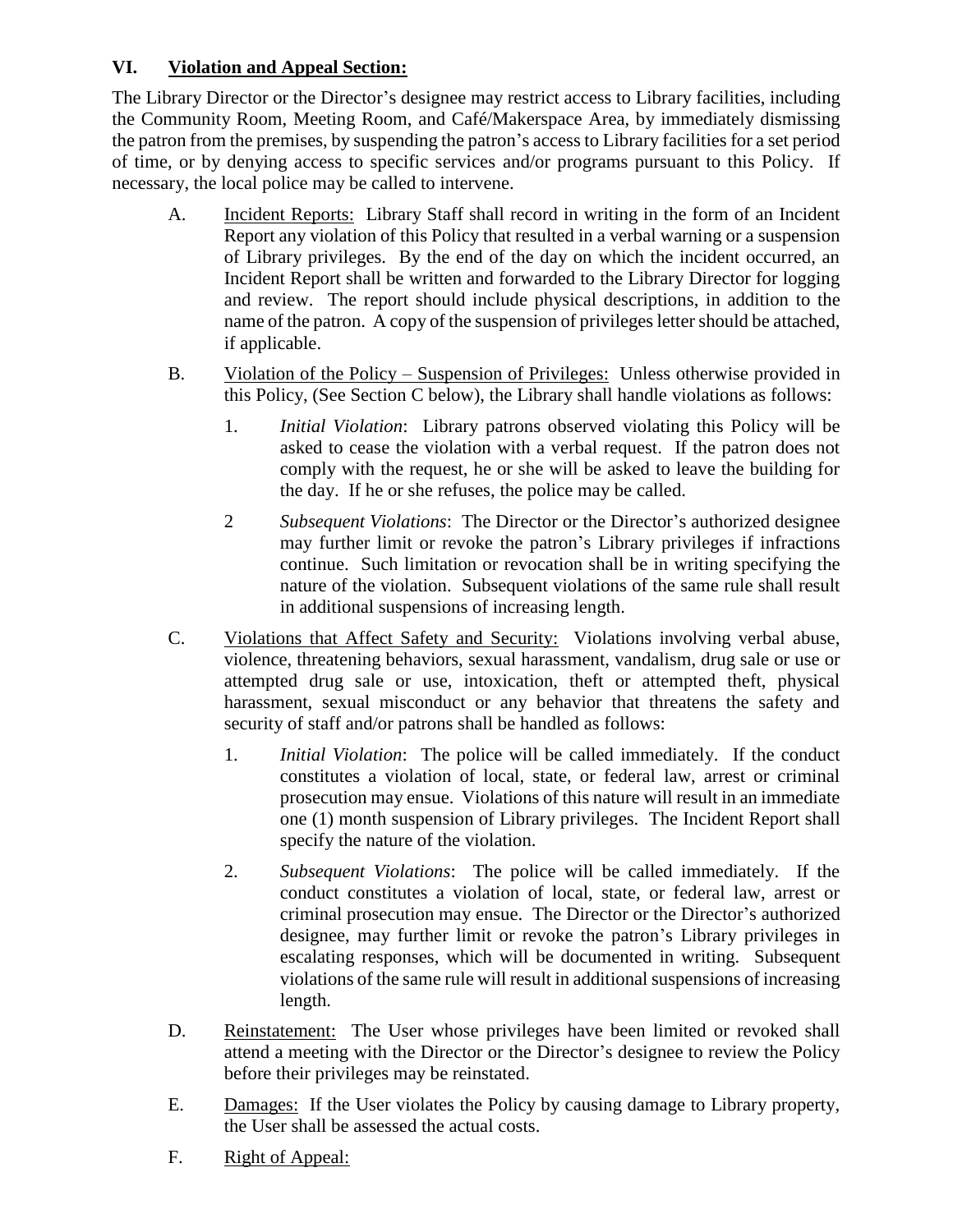Users may appeal a decision in writing to the Library Director within 10 working days of the date of the letter stating why Library privileges should be restored.

The Library Director or a designee will respond to the appeal in writing within 10 working days of the date the appeal was received. Any person may appeal the Library Director's decision by sending an appeal in writing to the President of the Library Board within 10 business days. The decision of the Library Board is final.

Adopted by the Adrian District Library Board January 10, 2017; amended August 21, 2018; amended October 19, 2021; amended February 15, 2022.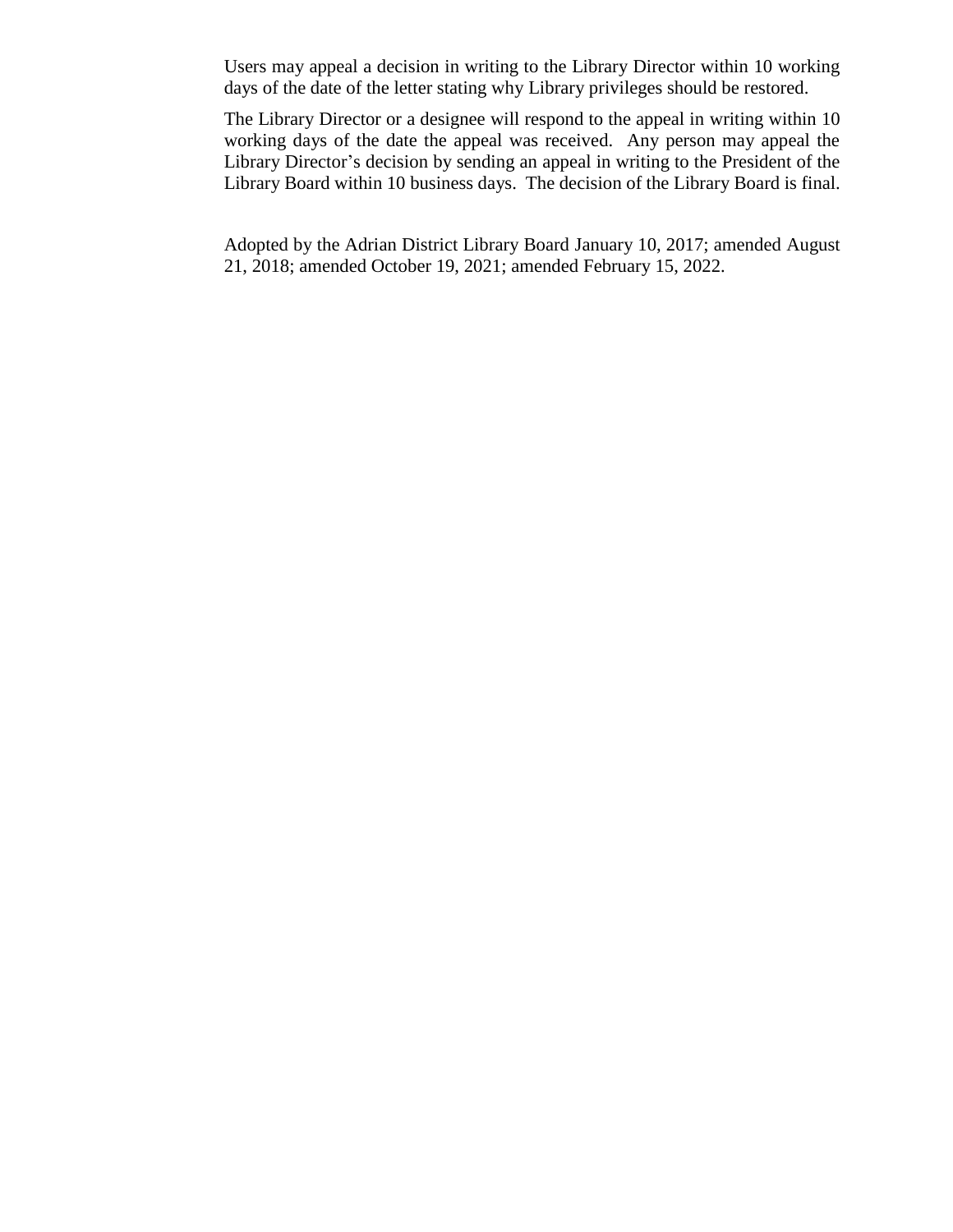**EXHIBIT 1 Date of Use \_\_\_\_\_\_\_\_\_\_\_\_\_\_\_\_\_\_\_\_\_\_\_\_\_\_\_** 

# **COMMUNITY ROOM USE APPLICATION**

| I'd like to reserve (circle one): Café/Makerspace Area                                                                                                                                                                                                                                                                                                                                                                                                                                                                                                                                                                                                                                                                                                                                                                                                                   |  | <b>Community Room</b> | <b>Meeting Room</b> |  |  |
|--------------------------------------------------------------------------------------------------------------------------------------------------------------------------------------------------------------------------------------------------------------------------------------------------------------------------------------------------------------------------------------------------------------------------------------------------------------------------------------------------------------------------------------------------------------------------------------------------------------------------------------------------------------------------------------------------------------------------------------------------------------------------------------------------------------------------------------------------------------------------|--|-----------------------|---------------------|--|--|
| Date(s) of use $\_\_$                                                                                                                                                                                                                                                                                                                                                                                                                                                                                                                                                                                                                                                                                                                                                                                                                                                    |  |                       |                     |  |  |
|                                                                                                                                                                                                                                                                                                                                                                                                                                                                                                                                                                                                                                                                                                                                                                                                                                                                          |  |                       |                     |  |  |
|                                                                                                                                                                                                                                                                                                                                                                                                                                                                                                                                                                                                                                                                                                                                                                                                                                                                          |  |                       |                     |  |  |
|                                                                                                                                                                                                                                                                                                                                                                                                                                                                                                                                                                                                                                                                                                                                                                                                                                                                          |  |                       |                     |  |  |
|                                                                                                                                                                                                                                                                                                                                                                                                                                                                                                                                                                                                                                                                                                                                                                                                                                                                          |  |                       |                     |  |  |
|                                                                                                                                                                                                                                                                                                                                                                                                                                                                                                                                                                                                                                                                                                                                                                                                                                                                          |  |                       |                     |  |  |
| City and State $\_\_\_\_\_\_\_\_\_\_\_\_\_$ Zip code $\_\_\_\_\_\_\_\_\_\_\_\_\_\_\_$                                                                                                                                                                                                                                                                                                                                                                                                                                                                                                                                                                                                                                                                                                                                                                                    |  |                       |                     |  |  |
| Telephone ______________________________Email ___________________________________                                                                                                                                                                                                                                                                                                                                                                                                                                                                                                                                                                                                                                                                                                                                                                                        |  |                       |                     |  |  |
|                                                                                                                                                                                                                                                                                                                                                                                                                                                                                                                                                                                                                                                                                                                                                                                                                                                                          |  |                       |                     |  |  |
| We will be serving: Snack ________ Catered Meal ______                                                                                                                                                                                                                                                                                                                                                                                                                                                                                                                                                                                                                                                                                                                                                                                                                   |  |                       |                     |  |  |
| By signing this Application, the Corporation, Organization or Individual identified above agrees<br>to indemnify and hold harmless the Adrian District Library, its agents, employees, officers and<br>representatives, from any and all suits, actions, claims, or demands of any character or nature<br>arising out of or brought on account of any injuries or damages sustained by any person as a<br>consequence or result of the use of the Meeting Room, its furnishings or equipment by the User or<br>any person attending the User's meeting. The Corporation, Organization, or Individual also agrees<br>to pay for any damage caused by its use of the Meeting Room. If signing on behalf of a Corporation<br>or Organization, the person signing this Application agrees that he/she has authority to sign on<br>behalf of the Corporation or Organization. |  |                       |                     |  |  |
| I have read and agree to the Community Room Use Policy.                                                                                                                                                                                                                                                                                                                                                                                                                                                                                                                                                                                                                                                                                                                                                                                                                  |  |                       |                     |  |  |
|                                                                                                                                                                                                                                                                                                                                                                                                                                                                                                                                                                                                                                                                                                                                                                                                                                                                          |  |                       |                     |  |  |
|                                                                                                                                                                                                                                                                                                                                                                                                                                                                                                                                                                                                                                                                                                                                                                                                                                                                          |  |                       |                     |  |  |
|                                                                                                                                                                                                                                                                                                                                                                                                                                                                                                                                                                                                                                                                                                                                                                                                                                                                          |  |                       |                     |  |  |
|                                                                                                                                                                                                                                                                                                                                                                                                                                                                                                                                                                                                                                                                                                                                                                                                                                                                          |  |                       |                     |  |  |
|                                                                                                                                                                                                                                                                                                                                                                                                                                                                                                                                                                                                                                                                                                                                                                                                                                                                          |  |                       |                     |  |  |

**Equipment may be reserved on the next page.**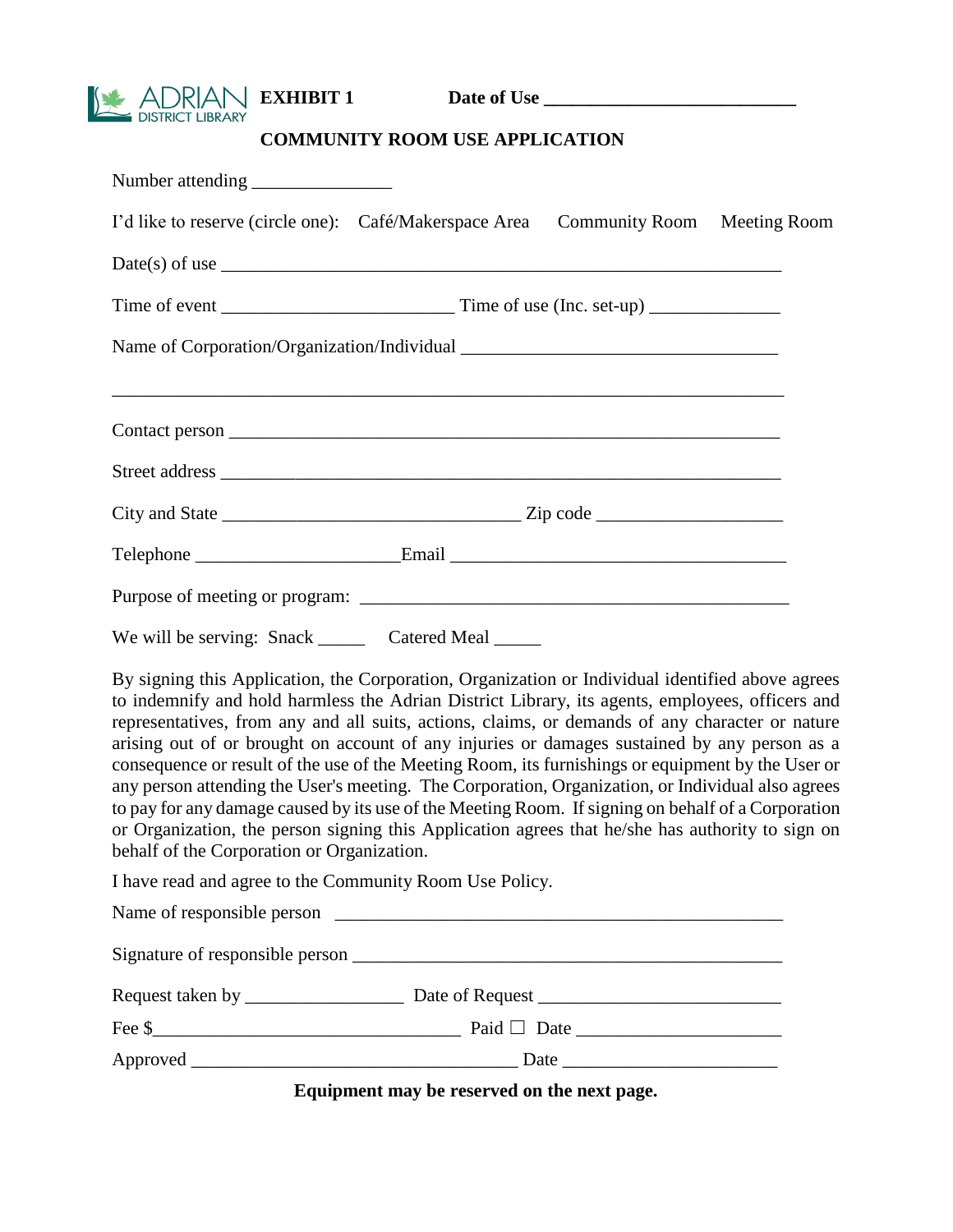### **Community Room Information**

The Community Room is located in the lower level/basement of the Library. Access is available via two stairways in the library and an elevator located at the rear entrance of the building. (No outside access is available to the room). It is one large, carpeted room (approximately 50'  $\times$  60') with a vinyl-floored kitchen area that includes a sink, counter space and a full-size refrigerator. Restrooms are located in the lobby area outside the Community Room. Room capacity is 114 with tables and chairs and 160 standing room only.

- Room is available during regular library hours, which are: Monday-Thursday,  $9:30 \text{ am } -8$ pm; Friday,  $9:30 \text{ am} - 5:30 \text{ pm}$ ; and Saturday,  $9:30 \text{ am} - 3 \text{ pm}$ . Rooms may be available before and after hours for an additional fee upon approval by the Library Director.
- User is responsible for all room set-up and clean-up. The room should be returned to the way it was found unless otherwise directed by library staff.
- Fee for use of the room is due no later than 10 days before the event. The fee is nonrefundable and nontransferable.
- A cleaning fee may be assessed if the room is not cleaned appropriately after serving food or conducting craft activities.
- User is responsible for any damage to the room or library equipment.
- No alcoholic beverages are allowed on library premises.
- No taping or pinning items to walls (hangers are available upon request).
- No food or supplies are provided; users must bring their own coffee, tea, cocoa, beverages and paper products)

A ceiling-mounted LCD projector, screen, DVD player, and sound system with a wireless microphone are available for use.

Please indicate below any additional items you need for your event. The number available is indicated behind each item.

| Dell Laptop (10)                                             |
|--------------------------------------------------------------|
| HP Chromebook (4)                                            |
| 6-foot oblong tables with electrical outlets (16)            |
| 6-foot round tables (6)                                      |
| Chairs $(115)$                                               |
| Podium                                                       |
| White board (3)                                              |
| Flip chart                                                   |
| Coffee Urn                                                   |
| Hot water urn                                                |
| Beverage dispensers (2)                                      |
| Portable room dividers (7)                                   |
| Portable sound system with Bluetooth and wireless microphone |